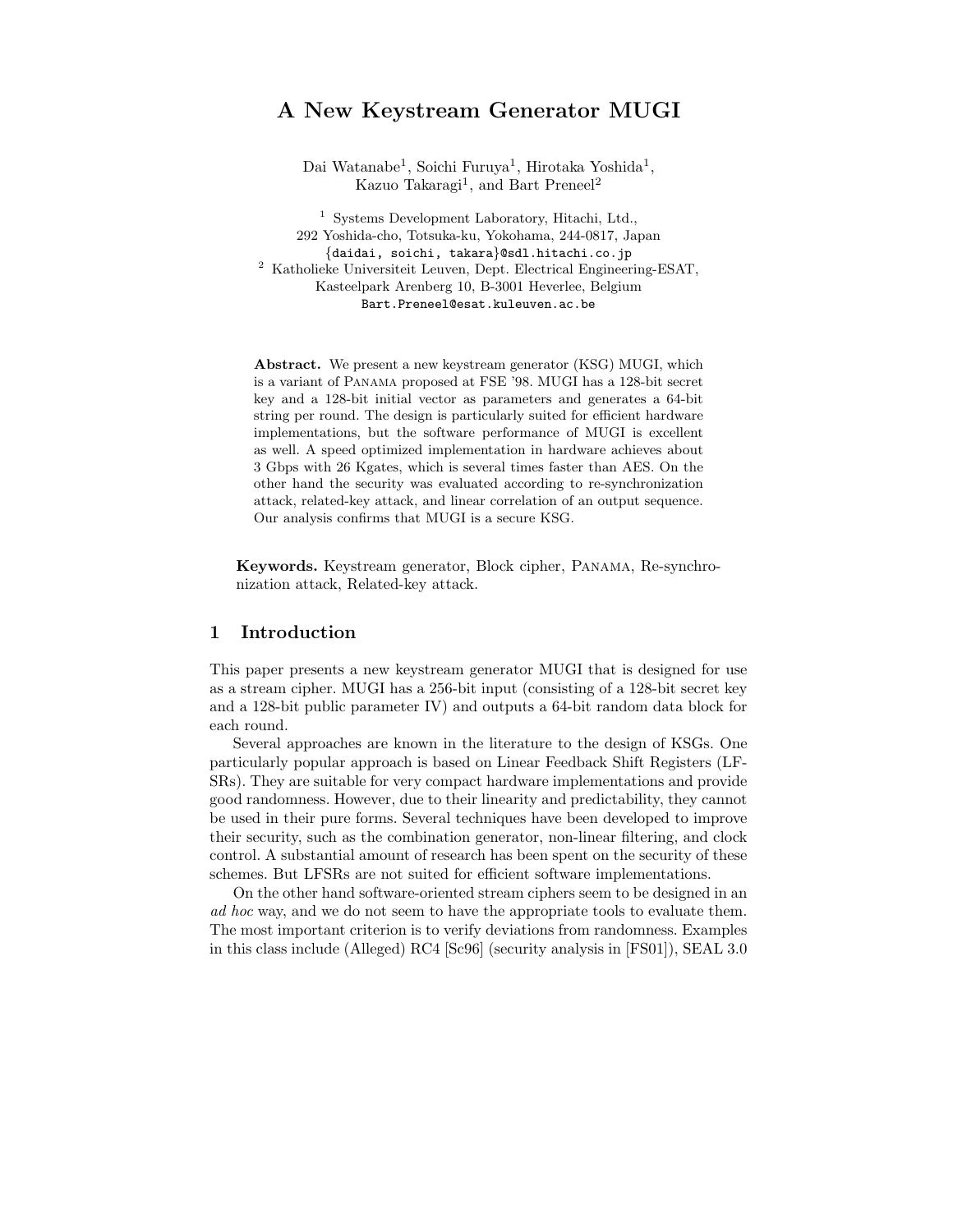[RC98] (security analysis in [Fl01]), LEVIATHAN [McF00] (security analysis in [CL01]), and LILI-128 [CGMPS00] (security analysis in [MFI01]).

In this paper we focus on Panama, designed by J. Daemen and C. Clapp [DC98]. Panama is based on generic design principles, comparable to those of block ciphers. Panama can be used both as a KSG and as a hash function. However, recently Rijmen et al. [RRPV01] have exposed security weaknesses in the security of Panama as a hash function. But these weaknesses have no impact at all on the security of Panama as a KSG.

MUGI is a variant of Panama which is only suitable as a KSG. The design goal is to make MUGI suitable for many platforms. As a result, MUGI achieves a performance that is equal to or even better than AES [DR99], especially the hardware performance is excellent. MUGI can be implemented in hardware with 18 Kgates. In terms of security, we evaluate the security against re-synchronization attacks [DGV94] and related-key attacks. Furthermore we calculate the linear correlation of the output sequence. As the result, we conclude that MUGI is a reliable and efficient cryptographic primitive that can be used to provide encryption and message authentication.

This article is organized as follows: in Sect. 2 we describe the generalization of a Panama-like structure and discuss the security of this type of KSG. The specification of MUGI is given in Sect. 3. In Sect. 4 we present some results about the security of MUGI. In Sect. 5 we discuss the implementation of MUGI both in software and hardware. In Appendix, we give test vectors of MUGI. You can find the perfect version of this paper at http://www.sdl.hitachi.co.jp/crypto/mugi/ index-e.html.

## 2 Design Policy

### 2.1 Panama-like keystream generator

The principal part of a KSG is a set  $(S, \Upsilon, f)$  which consists of an internal state S, its update function  $\gamma$ , and the output filter f which abstracts the output sequence from the internal state S. We call the set  $(S, \Upsilon)$  the *internal-state* machine. In addition we call a single application of the state update function a *round.*  $S^{(t)}$  refers to the internal state at round t.

For PANAMA, the internal state is divided into two parts, state  $a$  and buffer b. The update function of Panama depends in a different way on different parts of the internal state. Note that each update function uses another internal state as a parameter. We denote the update functions of state a and buffer b with  $\rho$ and  $\lambda$ , respectively.

The noteworthy characteristic of PANAMA's  $\rho$ -function is its use of an SPN structure. Such a KSG design must be motivated by the following simple question: how can a secure cryptographic function be constructed from insecure cryptographic components? For block ciphers (or pseudorandom permutations) there is a de facto standard construction, which uses a Feistel network or an SPN as a component (called a round function) and iterates it for mixing. Panama is an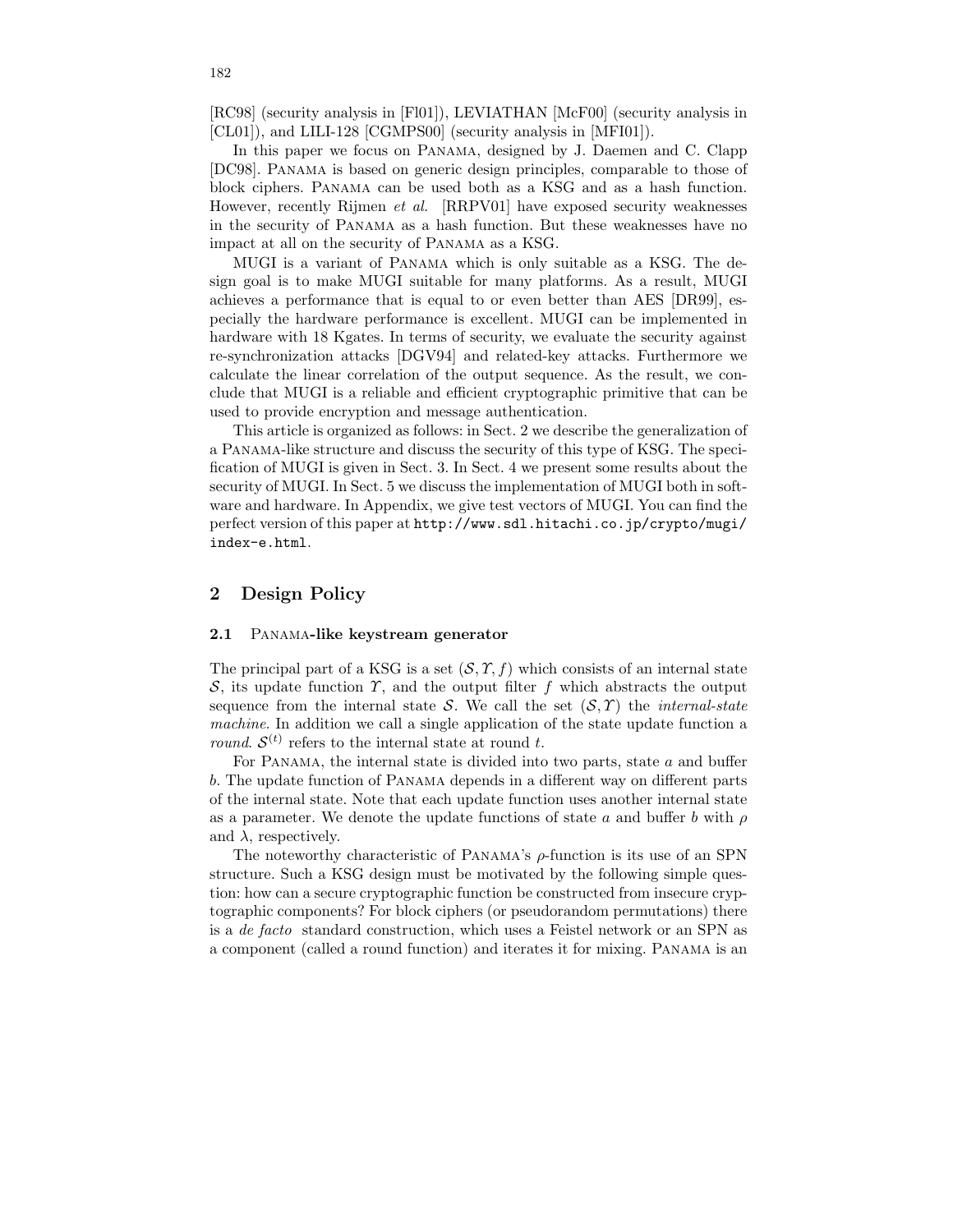answer for a KSG. It uses a core mixing function  $\rho$  similar to the round function of a block cipher and a large buffer instead of fixed extended keys and iterations of a round function.

On the other hand the function  $\lambda$  is a simple linear transformation. The output filter  $f$  drops about half of the bits of state  $a$  for each round. We call a KSG which satisfies such characteristics Panama-like keystream generator (PKSG). This can be formalized in the definition of a PKSG as follows.

Definition 1 Consider an internal-state machine consisting of two internal states, namely the state a, the buffer b, and their update functions  $\rho$ ,  $\lambda$ . The keystream generator which consists of an internal-state machine  $((a, b), (\rho, \lambda))$ and an output filter  $f$  is called a PANAMA-like keystream generator if it satisfies the following conditions:

(1)  $\rho$  includes an SPN transformation that uses parts of buffer b as a parameter.

$$
a^{(t+1)} = \rho(a^{(t)}, b^{(t)}).
$$

(2)  $\lambda$  is a linear transformation that uses a part of state a as a parameter.

$$
b^{(t+1)} = \lambda(b^{(t)}, a^{(t)}).
$$

(3) f outputs a part of state a, which is typically no more than  $1/2$  of the bits of a.

The first condition characterizes a PKSG, but the other conditions are also necessary. For example, not updating the buffer or outputting all of the state significantly decrease the security [FWT00].

### 2.2 Selection of components

MUGI is a KSG and has a PKSG structure. In order to select the components for MUGI, we want to build on other strong cryptographic primitives in the literature. As a result we use some components of AES [DR99], which are well evaluated. For example the substitution table S-box and the linear transformation are the same as for AES. Although currently the design of a PKSG is not as straight forward as that of block ciphers, this selection should make MUGI more secure.

### 2.3 The difference between Panama and MUGI

The MUGI design aims to achieve the following two points:

- 1. Efficiency in hardware implementations. Particularly a gate-efficient implementation must be possible.
- 2. To make evaluation easier than Panama.

To achieve these properties, the basic data size is decreased from 256-bit to 64-bit. And an 8-bit substitution table is adopted to improve the security of ρ. In addition, an extended Feistel network is adopted in ρ instead of a simple SPN-structure, in order to simplify the evaluation.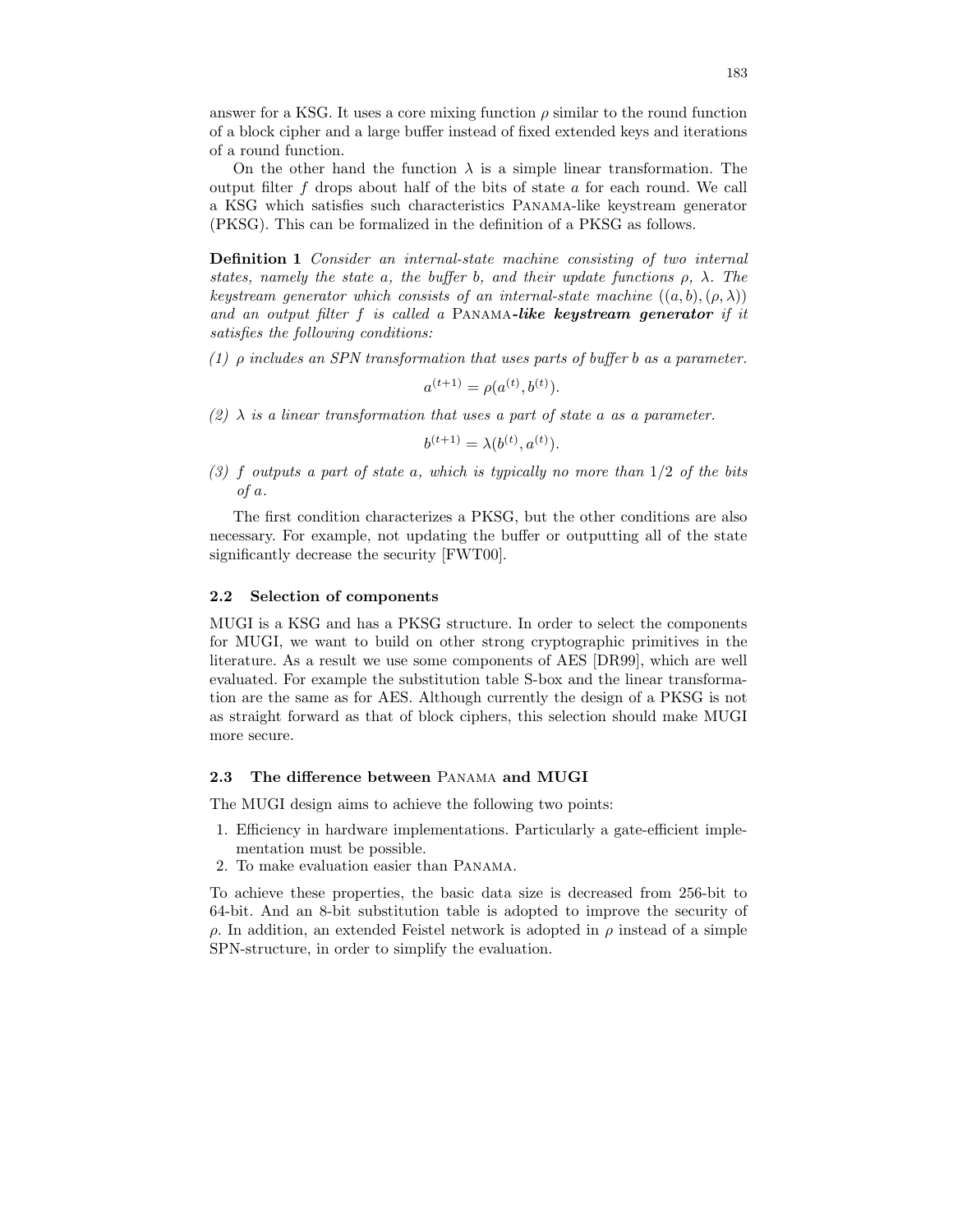## 3 Specification of MUGI

In this section we give a description of MUGI. MUGI is a KSG with a 128 bit secret key  $K$  (a secret parameter) and a 128-bit initial vector  $I$  (a public parameter). It generates a 64-bit length random bit string  $Out[t]$  for each round.

As we mention in Sect. 2.1 any KSG can be described as the combination of an internal-state machine and an output filter.

First we describe the internal state of MUGI in Sect. 3.2 and the update function in Sect. 3.3. Then we discuss the initialization in Sect. 3.4 and the random number generation in Sect. 3.5.

### 3.1 Input

The basic data size of MUGI is 64 bits, called a unit in this paper. MUGI has two inputs as a parameter. One is a 128-bit secret key  $K$  and the other one is a 128-bit initial vector I. The left and right units of K are denoted by  $K_0$  and  $K_1$ , respectively.  $I_0$  and  $I_1$  are used in a similar way.

### 3.2 Internal State

MUGI has two internal states, state  $a$  and buffer  $b$ . The state  $a$  consists of 3 units denoted by  $a_0, a_1, a_2$  from left to right. On the other hand, the buffer b consists of 16 units. Each of them is denoted by  $b_0, \ldots, b_{15}$  in the same manner as state a.

### 3.3 Update Function

The update function of PKSG consists of  $\rho$  and  $\lambda$ , the update functions of state a and buffer b, each of which uses the other internal state as a parameter. In other words the update function  $\gamma$  of the complete internal state is described as follows:

$$
(a^{(t+1)}, b^{(t+1)}) = \Upsilon(a^{(t)}, b^{(t)}) = (\rho(a^{(t)}, b^{(t)}), \lambda(a^{(t)}, b^{(t)})).
$$

In the following we explain  $\rho$  and  $\lambda$  of MUGI.

Core mixing function  $\rho$ .  $\rho$  is the update function of state a. It is a kind of target-heavy Feistel structure [SK96] with two identical F-functions (Fig. 1), it uses buffer b as a parameter. The function  $\rho$  can be described as follows:

$$
a_0^{(t+1)} = a_1^{(t)}
$$
  
\n
$$
a_1^{(t+1)} = a_2^{(t)} \oplus F(a_1^{(t)}, b_4^{(t)}) \oplus C_1
$$
  
\n
$$
a_2^{(t+1)} = a_0^{(t)} \oplus F(a_1^{(t)}, b_{10}^{(t)} \le \lt 17) \oplus C_2
$$

 $C_1, C_2$  in the equations above are constants.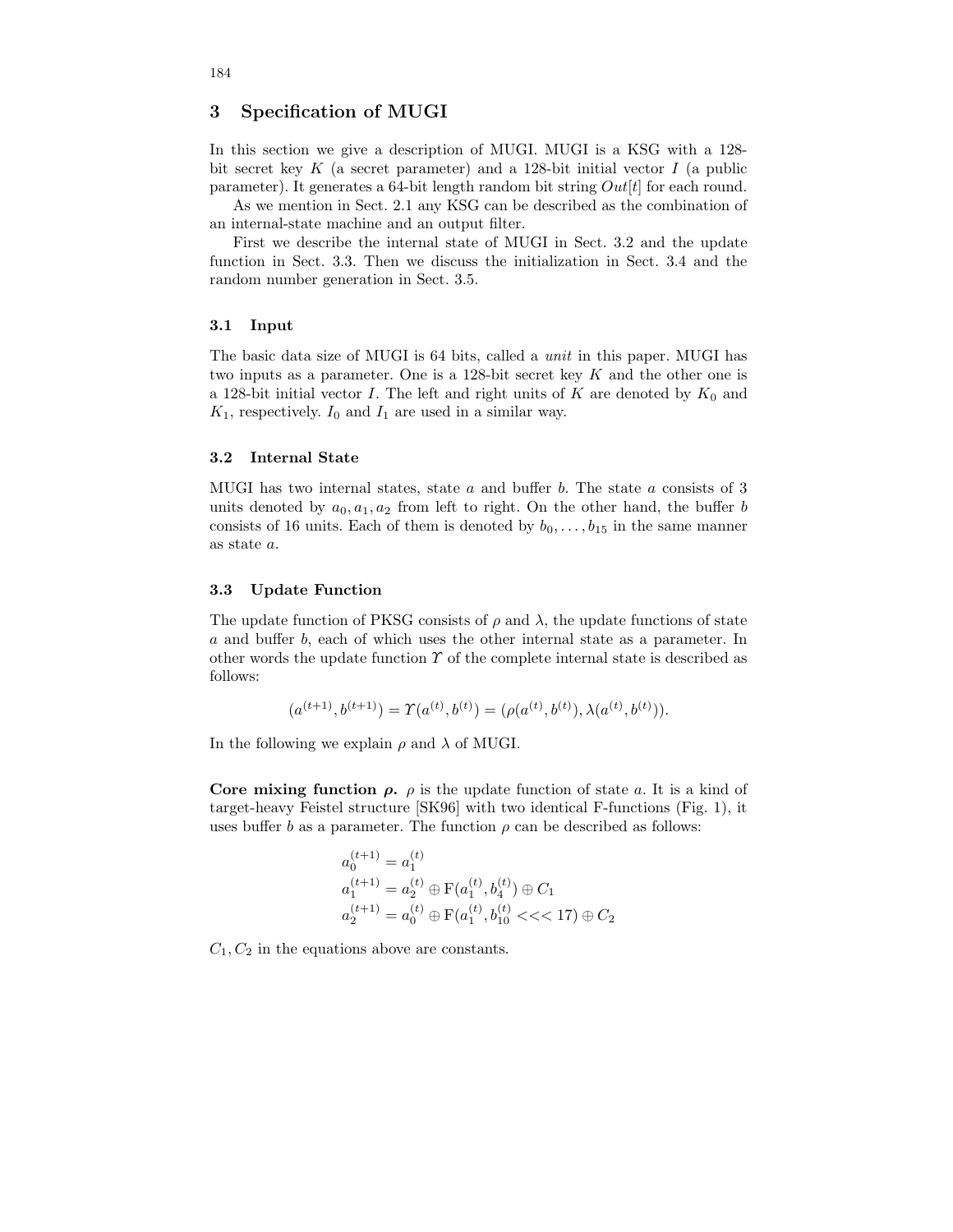

Fig. 1.  $\rho$ -function of MUGI

F-function The F-function consists of a key addition (the data addition from the buffer), a non-linear transformation using the S-box, a linear transformation using the MDS matrix  $M$  and a byte shuffling (Fig. 2). The S-box and the MDS matrix are the same as for AES.



Fig. 2. F-function of MUGI

**Buffer update function**  $\lambda$ **.** The function  $\lambda$  is the update function of buffer b, it uses a part of state a as a parameter.  $\lambda$  is the linear transformation of b and can be described as follows:

$$
\begin{aligned} b_j^{(t+1)} &= b_{j-1}^{(t)} \quad (j \neq 0, 4, 10) \\ b_0^{(t+1)} &= b_{15}^{(t)} \oplus a_0^{(t)} \\ b_4^{(t+1)} &= b_3^{(t)} \oplus b_7^{(t)} \\ b_{10}^{(t+1)} &= b_9^{(t)} \oplus (b_{13}^{(t)} << 32) \end{aligned}
$$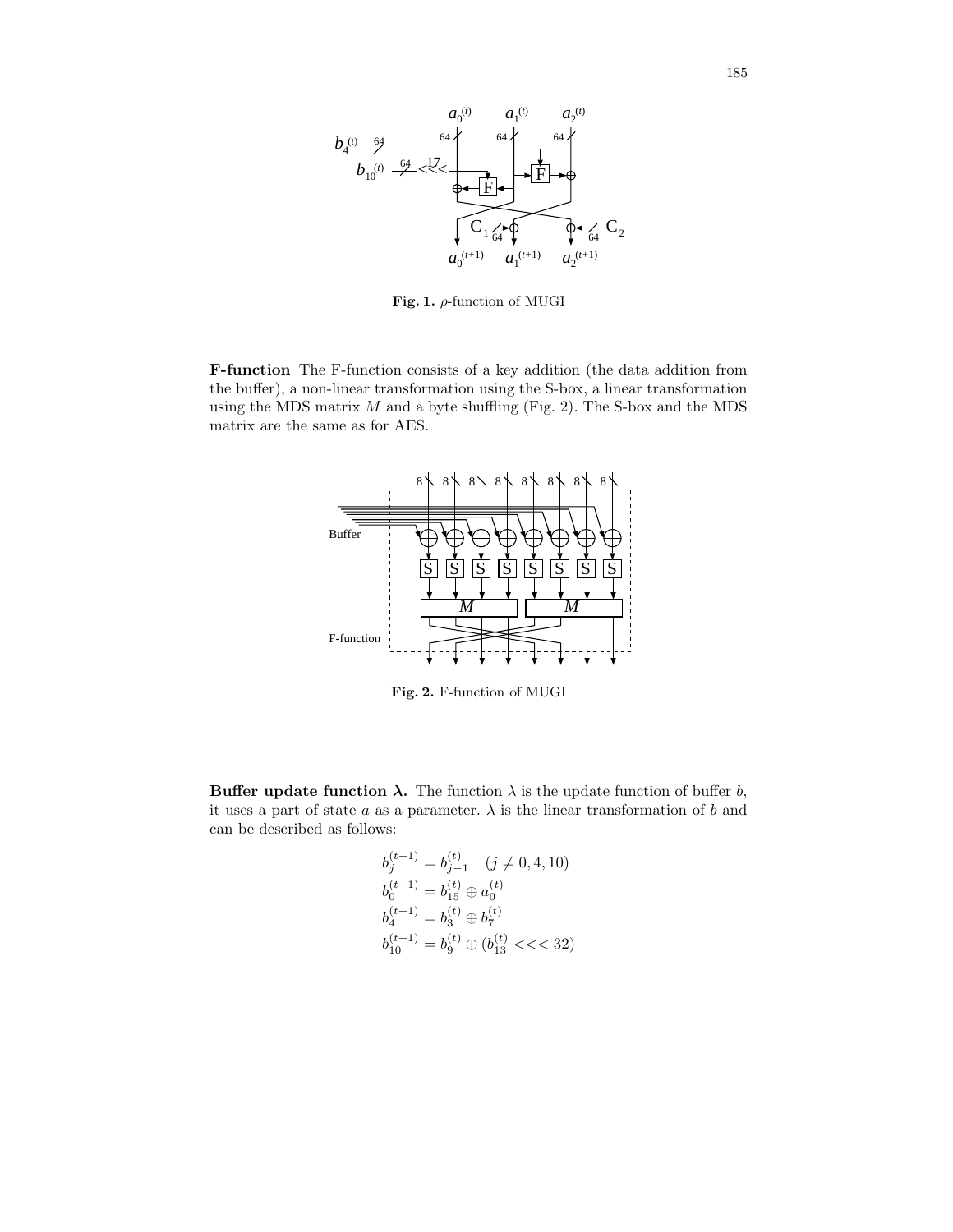#### 3.4 Initialization

The initialization of MUGI is divided into three steps. The first step initializes the buffer  $b$  with a secret key  $K$ . The second initializes state  $a$  with an initial vector I. Finally the whole internal state is mixed.

In the first step the secret key  $K$  is extended to 192 bits and it is put into state a as follows:

$$
a_0^{(t_0)} = K_0,
$$
  
\n
$$
a_1^{(t_0)} = K_1,
$$
  
\n
$$
a_2^{(t_0)} = (K_0 \ll \ll 7) \oplus (K_1 \gg \gg 7) \oplus C_0,
$$

Here time  $t_0$  denotes the start of the initialization. The value  $C_0$  in the above equation is a constant (see Sect. 3.6). Then follow, a mixing step with only a  $\rho$ iteration and the left side unit of each  $a^{(t)}$ ,  $a_0^{(t)}$  is put into the buffer b as follows:

$$
b_{15-i} = (\rho^{i+1}(a^{(t_0)}, 0))_0
$$

In the above equations  $\rho^i$  denotes the *i*-th iteration of  $\rho$  and  $\rho(a, 0)$  means that the data stored into buffer  $b$  is not used for this step.

In the second step the mixed state  $a(K) := \rho^{16}(a^{(t_0)}, 0)$  and the initial vector I are required. I is added to state  $a$  as follows:

$$
a(K, I)0 = a(K)0 \oplus I0,\n a(K, I)1 = a(K)1 \oplus I1,\n a(K, I)2 = a(K)2 \oplus (I0 << 7) \oplus (I1 >> 7) \oplus C0,
$$

Then state  $a$  is mixed again with 16 rounds of the iteration  $\rho$ . So the mixed state a can be represented as  $\rho^{16}(a(K,I),0)$ .

The last step consists of 16 rounds of the whole update function  $\gamma$ , so  $a^{(1)}$ , the initialized state with  $K, I$ , can be written as follows:

$$
a^{(1)} = \Upsilon^{16}(\rho^{16}(a(K,I),0),b(K)),
$$

where  $b(K)$  denotes the buffer b initialized by the secret key K.

#### 3.5 Random number generation

After the initialization, MUGI generates 64-bit random numbers and transforms the internal state in every iteration. Denote the output of round t as  $Out[t]$ , then the output is given as follows:

$$
Out[t] = a_2^{(t)}
$$

In other words MUGI outputs 64 bits of the right side of state a at the beginning of the round process.

The processes from the initialization to the random number generation are summarized in Table 1.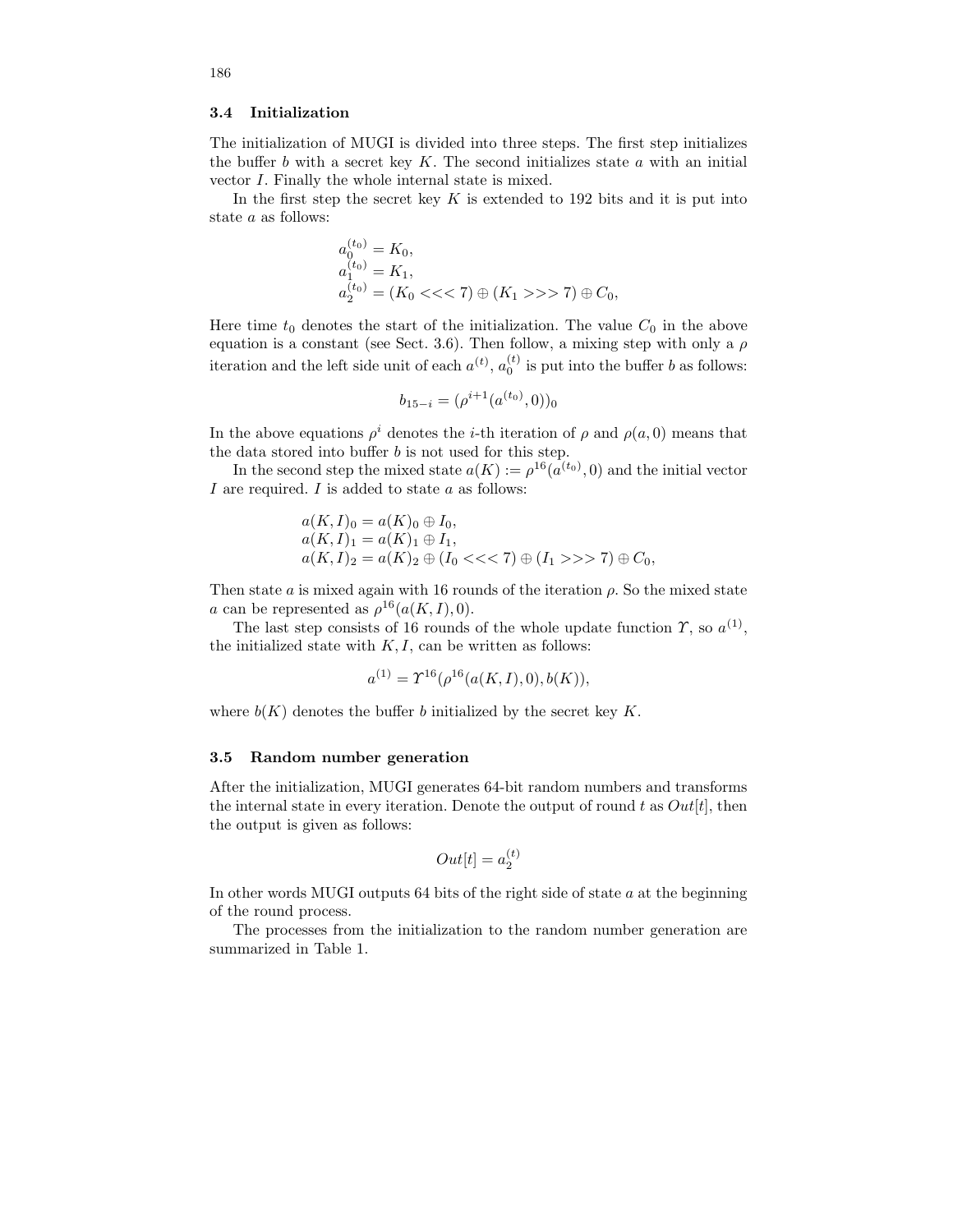|                        | Round t        | Process                              |   | Input Output |
|------------------------|----------------|--------------------------------------|---|--------------|
| $Initialization$ $-32$ | $-49$          | Inputting Key                        | Κ |              |
|                        |                | $-48,\ldots,-33$ Mixing (by $\rho$ ) |   |              |
|                        |                | Inputting IV                         |   |              |
|                        |                | $-31,\ldots,-16$ Mixing (by $\rho$ ) |   |              |
|                        | $-15,\ldots,0$ | Mixing (by $\Upsilon$ )              |   |              |
| Generating             | $1, \ldots$    | Mixing and                           |   | Out[t]       |
| bit strings            |                | Outputting                           |   |              |

Table 1. Schedule of MUGI

### 3.6 Constants

The MUGI algorithm uses three constants:  $C_0$  in the initialization, and  $C_1, C_2$ in  $\rho$ . They have the following values:

> $C_0 = 0x6A09E667F3BCC908,$  $C_1 = 0$ xBB67AE8584CAA73B,  $C_2 = 0x3C6EF372FE94F82B.$

These are hexadecimal values of  $\sqrt{2}$ ,  $\sqrt{3}$ , and  $\sqrt{5}$  multiplied by  $2^{64}$ . These constants aim to prevent the invariance of byte-wise equality, and are chosen to ensure that there is no trap-door.

## 4 Security

The security of KSG is reduced to the relationship between input and output bits (or relationship between output bits). All attacks to KSG that improve over exhaustive key search and over exhaustive search over the internal state use some of these relationships and guess the internal state. We consider the possibility that the attacker can observe any kind of relationship, i.e. the condition that the attacker can observe some deviation between input and output bits (or between only output bits) is identified with the success of the attack, even if the attacker cannot get any information about the internal state. This identification comes from the philosophy that the output sequence of the secure KSG should be unpredictable. The relationship mentioned above is divided into three cases as follows:

- Randomness. An attacker fixes a secret key and an initial vector, and then he observes the relation in the output sequence.
- Re-synchronization attack. An attacker fixes a secret key, and then he observes the relation between initial vectors and output sequences.
- Related-key. An attacker fixes an initial vector, and then he observes the relation between keys and output sequences. The related-key attack includes observing the relation between keys and initial vectors.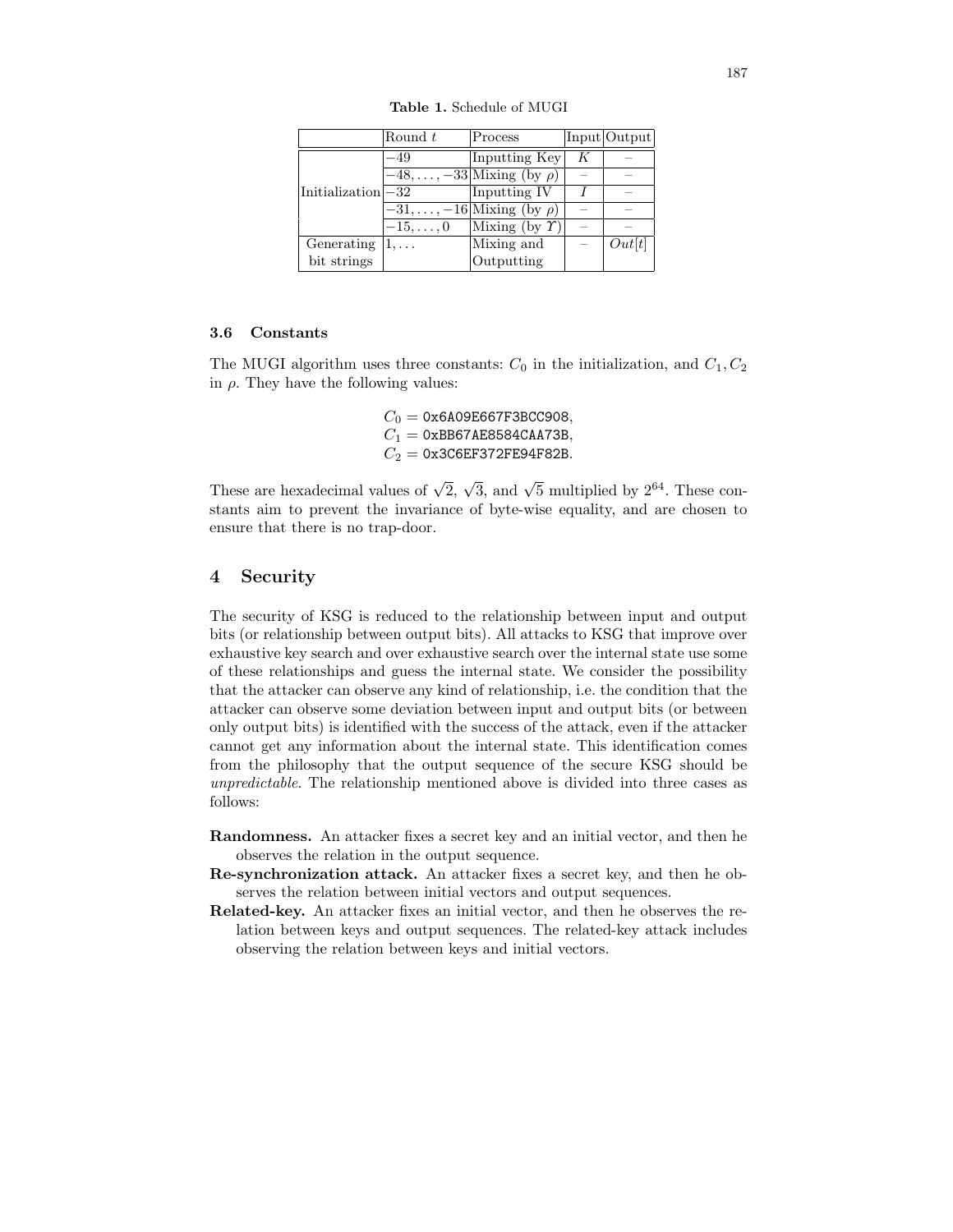On the other hand exhaustive key searching require  $2^{127}$  computations on average to find correct key. So we say an attack is efficient when it costs less than  $2^{127}$ encryptions on average to find the correct key.

#### 4.1 Randomness of an output sequence

The linearity should be one of the most important characteristics in the known evaluation methods. Here 'linearity' does not imply linear complexity, but maximum probability of linear combinations of output bits. We note that searching this linear combination is analogous to search for the best approximation for a block cipher, and apply the evaluation method used in linear cryptanalysis [Ma94]. More specifically, this corresponds to counting active S-boxes in linear approximations for evaluating the linearity of a MUGI output sequence. At the same time applying this technique to PKSGs is more difficult than applying it to block ciphers because the buffer is updated dinamically. Therefore, we give up constructing actual linear approximations and calculate the lower bound of the number of active S-boxes required for any linear approximation.

We denoted the number of active S-boxes of a linear approximation with  $\mathcal{AS}$ . The maximum linear probability of the MUGI S-box is  $2^{-6}$ , so it can be assumed that the linear characteristic of the output sequence of MUGI is sufficiently small if there is no linear approximation with  $\mathcal{AS} < 22$ . Applying this method to MUGI results in the following theorem:

### **Theorem 1** For all linear approximations of MUGI,  $AS \geq 22$ .

Here, we present the proof of this theorem. Constructing a linear approximation which consists of output units can be separated into two steps as follows:

- 1. Construct a linear approximation of  $\rho$ .
- 2. Search a path including the buffer.

We illustrate each step below.

The linear approximation of  $\rho$ . Before starting the evaluation, we give an equivalent transformation of  $\rho$  for easier analysis. Figure 3 shows the digest of the transformation. In Fig. 3 the left side F-function is denoted by G; we use this notation just for convinience. First, F can be moved to the left side in the next round. Next, the mask corresponding to an output unit can assume all values, so we separate this part into two masks, an output mask and an input mask. This transformation is not 'equivalent' in the common sense, but it is equivalent in the sense that mask patterns are not changed by the transformation. After that, we remove unnecessary branches. The right side of Fig. 3 shows the transformed  $\rho$ . Hereafter, " $\rho$ " represents the transformed  $\rho$ . Note that the number of branches drops off to two, and the output masks of the F- and G-functions come directly from the 'input' and 'output' masks, which the attacker can choose.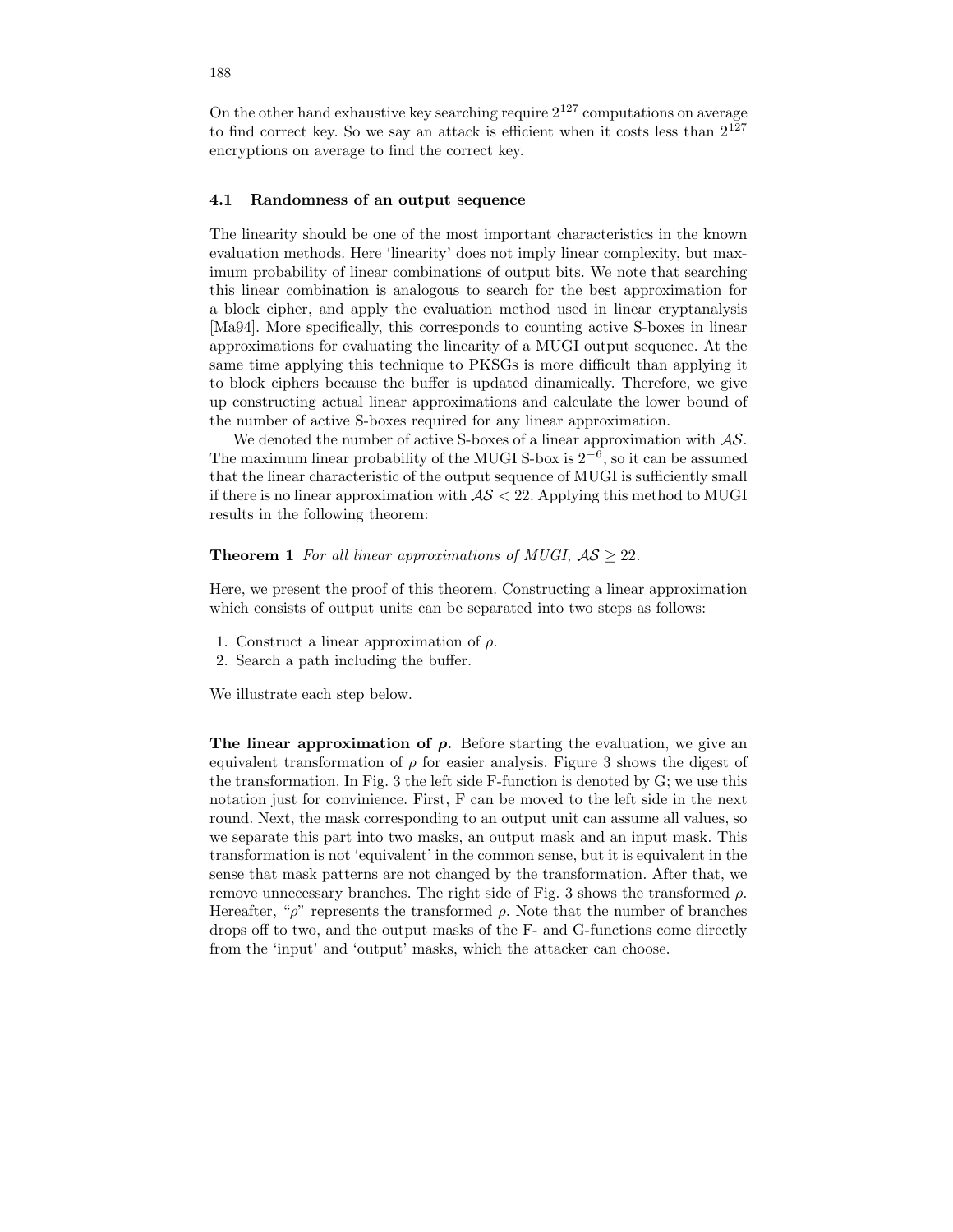

Fig. 3. Equivalent transformation of  $\rho$ 

Figure 4 shows some important paths of  $\rho$ . Only the five paths shown there assure that the number of active S-boxes is greater than five. The branch number of the matrix M is defined by  $\min_{x\neq0}(w_H(x) + w_H(Mx))$ , where  $w_H(x)$ denotes the byte-wise Hamming weight of x [Da95]. The branch number of the linear transformation is an important characteristic for the diffusion properties of a block cipher. But for PKSGs, the branch number of the matrix M does not guarantee a lower bound on the number of active S-boxes for a linear approximation, even if it includes several active F-functions. This property is quite different from that of block ciphers.

Linear path trail of MUGI. Next, we search for a path including the buffer that gives a linear approximation consisting of only output bits. For PKSGs, the attacker can observe any number of rounds. So it is possible to construct the linear approximation with the outputs of any rounds. Furthermore, some linear approximations may skip intermediate  $\rho$ -functions, it implies that there is a possibility that to observe more rounds increases the deviation. This feature makes it difficult to search all paths.

Before the starting discussion we define some notation. We denote the first and last round of the path as  $t_s$  and  $t_e$ . The mask that is applied to the data XOR-ed from state a to buffer b is denoted as  $\Gamma(D)^{(t)}$ . In addition we denote an active F-function as 1, and a zero approximated F-function as 0. For example, when an F-function is active and a G-function is not active in round  $t$ , we denote this as  $\Gamma(a)^{(t)} = (1,0)$ .

First, we pay special attention to the first round and the last round of the path. The value of the input mask for all units of the buffer and their state is zero in the first round, and only the mask for an output unit  $Out[t<sub>s</sub>]$  is active. Only two paths, Type 1 and 3 in Figure 4, satisfy this condition. The last round is the same as the first round, so the possible paths in round  $t_e$  are only those shown as Type 1 and 2.

Next we consider the influence of the buffer to  $\rho$ . The  $\Gamma(D)^{(t)}$  is 0 from round  $t<sub>s</sub>$  to  $t<sub>s</sub> + 4$  because all input masks for the first round are 0. In addition, the input mask from the buffer to the G-function must be active, so  $\Gamma(D)^{(t_s+5)}$  is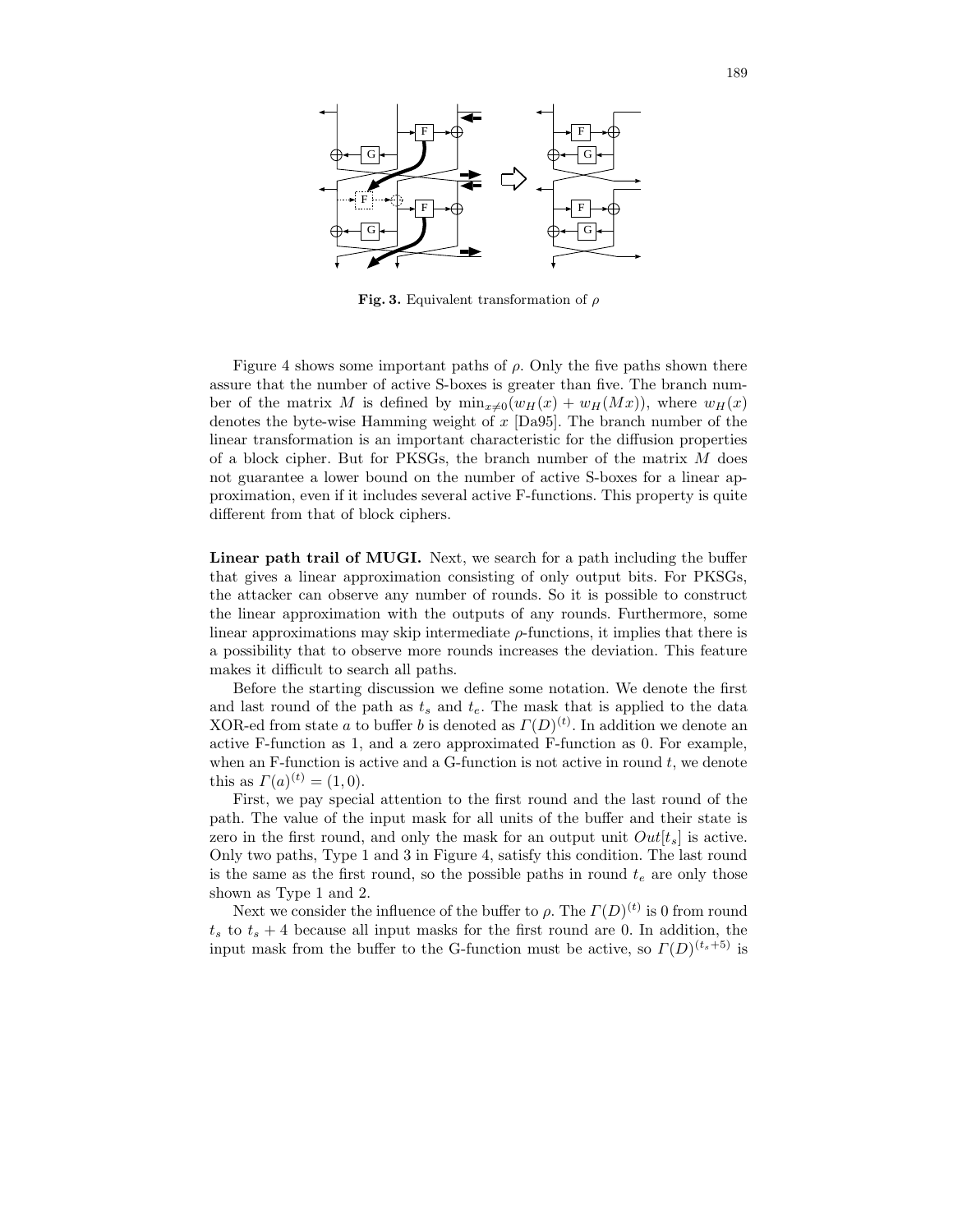

Fig. 4. Linear approximation of  $\rho$ 

active. In a similar manner,  $\Gamma(D)^{(t)}$  is 0 at round  $t_e - 5 \le t \le t_e$  and is active at round  $t_e - 6$ .

The path search (or the calculation of the lower bound for  $\mathcal{AS}$ ) is divided into several cases according to the mask before or after the round  $t_s$  and  $t_e$ . But we show the proof only for the case that both masks at round  $t_s$  and  $t_e$  are of Type 1. Other cases can be proved in similar manner. In this case  $AS \geq 20$  because both the first round and the last round are Type 1. In addition,  $\Gamma(D)^{(t_e-6)}$  is active.

If there is a round  $i$   $(1 \leq i \leq 4)$  such that  $(\Gamma(a)^{(t_s+i)}, \Gamma(a)^{(t_s+i+1)}) =$  $((0, 0), (1, 1))$ , the path includes more active F-functions of Type 1 or 3, so  $\mathcal{AS} \geq 25$  is derived. Hence we consider only the case that  $\Gamma(a)^{(t_s+i)} = 0$  for all rounds i from 1 to 4. Similarly the mask condition before the last round must be  $\Gamma(a)^{(t_e-i)} = 0$  for all rounds i from 1 to 6. Under this condition,  $\Gamma(a)^{(t_s+5)} \neq (0,0)$ . Additionally,  $\Gamma(D)^{(t_s+6)}$  and  $\Gamma(D)^{(t_e-6)}$  are active and  $\Gamma(D)^{(t_e-7)}$  is equal to 0. So the number of rounds  $t_e - t_s$  must be greater than 14. These results and the fact that  $\Gamma(D)^{(t_e-6)}$  is active demonstrate that  $\Gamma(a)^{(t_e-6)} \neq (0,0)$  or  $\Gamma(a)^{(t_e-7)} \neq (0,0)$ . Therefore  $\mathcal{AS} \geq 22$  is shown in this case.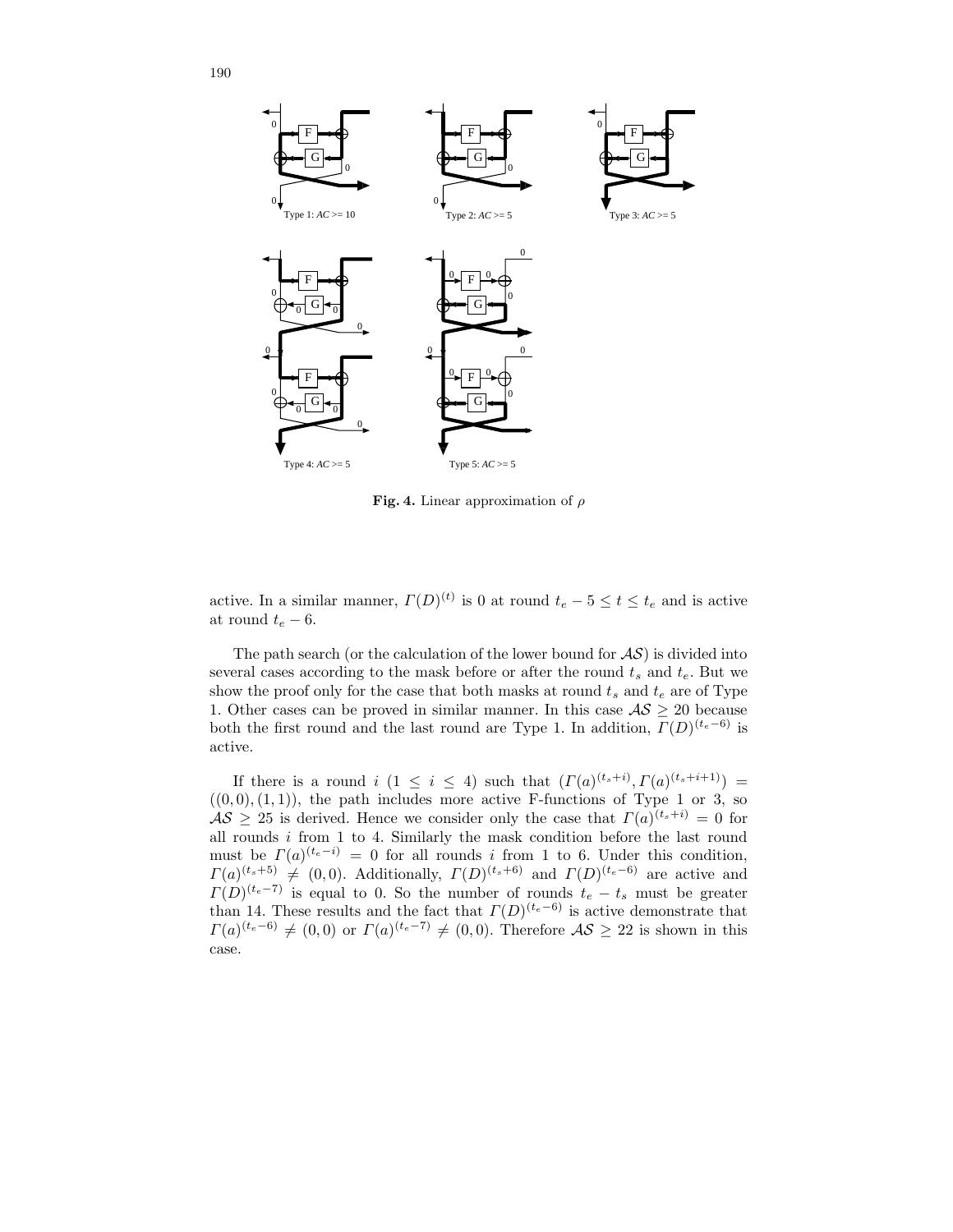#### 4.2 Re-synchronization attack and related-key attack

The re-synchronization attack [DGV94] should be the most effective attack against PKSGs, hence we try to apply it to MUGI. Before starting the discussion we give a brief explanation of this type of attack. A re-synchronization attack can be used against keystream generators, which have not only a secret key, but also a public parameter. It is an effective attack if the initialization of the algorithm is too simple. Under the assumption that the secret key is fixed, the attacker first searches for some relationship between the public parameters and the corresponding outputs. If some relationship has a high probability, one can guess information about the secret key from it. For example, linear cryptanalysis on the counter mode of a block cipher is a kind of re-synchronization attack. Estimating the security against related-key attack is the same as re-synchronization, by interchanging initial vectors with secret keys.

We chose differential and linear characteristics, and SQUARE attack [DKR97] variants for evaluating the relationship between inputs and outputs of MUGI. The attacks against block ciphers using these characteristics are well known as differential cryptanalysis [BS93] and linear cryptanalysis [Ma94]. The design of a PKSG, especially its  $\rho$  function, is quite similar to a block cipher design. This suggests that the above two statistical properties are well suited for evaluating the relationship between the initial vector  $I$  and a corresponding internal state.

Maximum differential and linear characteristics of iterations of  $\rho$ . Now we ignore the XOR to the buffer and output generation, i.e., we consider only the iteration of  $\rho$  and evaluate its differential and linear characteristics. We can apply these evaluation methods in the same way as they are applied to block ciphers.

Table 2 shows the minimum number of active F-functions in all units of state a for each attack.

| Number of rounds $\cdots$ 11 12 13 14 15 16 17 18 19 20 21 22 23 |                                                                                                                                         |  |  |  |  |  |  |  |
|------------------------------------------------------------------|-----------------------------------------------------------------------------------------------------------------------------------------|--|--|--|--|--|--|--|
| Differential                                                     | $\left\vert \cdots \right\vert 10\vert 12\vert 12\vert 12\vert 14\vert 16\vert 16\vert 16\vert 18\vert 20\vert 20\vert 20\vert 22\vert$ |  |  |  |  |  |  |  |
| Linear                                                           | $\left\vert \cdots \right\vert$ 10   12   12   13   14   16   16   17   18   20   20   21   22                                          |  |  |  |  |  |  |  |

Table 2. Number of active F-functions in the differential and linear paths of  $\rho$ 

Resistance against a re-synchronization attack: Table 2 shows the relationship between the initial vector I and corresponding state  $a^{(t)}$  transformed by t iterations of  $\rho$ . It implies that more than 23 iterations of  $\rho$  have no differential and linear characteristics with a probability higher than  $2^{-128}$ .

In the initialization of MUGI, 16 rounds transformed only by  $\rho$  are applied after setting the initial vector I. Afterwards, 16 rounds transformed by  $\gamma$  are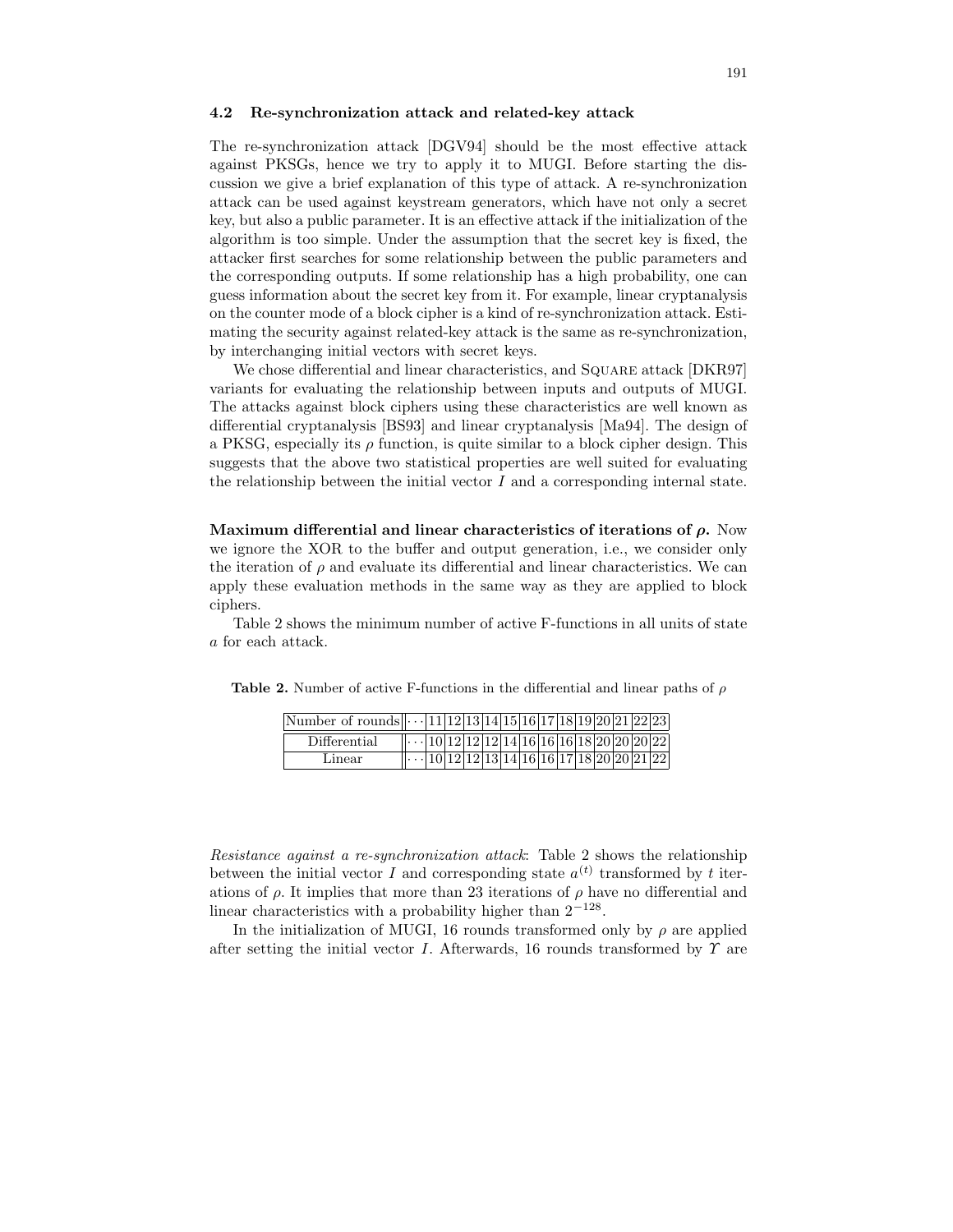applied. However, the buffer b influences the differential and linear characteristics of state a only after round  $-9$ , i.e., 22 rounds after setting I. Therefore, we conclude that to observe the deviation due to these characteristics is difficult after round  $t > 0$ .

On the other hand Table 2 suggests that there are some correlation between initial vector  $I$  and some units of corresponding buffer  $b$  at round 0. However, the differential characteristic consists of an output sequence and the buffer has more than two buffer-units. The correlation between one of them and  $I$  is too small to observe. Therefore, no attacker can exploit that correlation. The conditions for linear cryptanalysis are similar.

Related-key attacks: To observe the correlation between keys and the corresponding outputs is more difficult than the correlation between initial vectors and the corresponding outputs because of the first mixing step. So no security flaw can be found by using differential and linear cryptanalysis.

Square-attack variants. Because of the highly byte-oriented structure, some of the Square attack [DKR97] variants can be considered. The Square attack is currently the most successful attack against block ciphers with an SPN-structure, e.g., Rijndael, the AES. We examine the applicability of the attack and investigate the possible relations. Consequently we conclude that no variants of the Square attack can reduce the security of MUGI PKSG.

The Square attack against a block cipher is a chosen-plaintext attack where an attacker chooses a number of related plaintext blocks each of which is typically different only in a byte or a word. We call these chosen plaintext set  $\Lambda$ -set if the word has all values, and we say that the word is saturated. Because of the saturation at the input of a non-linear function, the attacker can expect to control the intermediate values to some extent. From the ciphertext side, the attacker partially decrypts the intermediate value which is still controlled because of the saturated plaintext blocks. If the attacker guesses the key for the partial decryption, then the attacker can distinguish the correct and incorrect round keys.

In a stream cipher, an attacker must try to select different value of either key or initial vector values to mount this attack. Therefore the possible applications of the Square attack must be either a related-key cryptanalysis or a chosen initial vector attack.

Related-key attacks: At first, we define the model of the attack. We assume that the attacker does not know the key value. To obtain the saturation property, the attacker can run a number of key initializations, the keys of which differ only in a part of the key value; in this discussion we will concentrate on key-dependent runs where the keys differ in one word. The attacker cannot observe anything until the pseudorandom number sequence comes out. We check if the attacker may find any properties at the output sequences amongst a number of runs.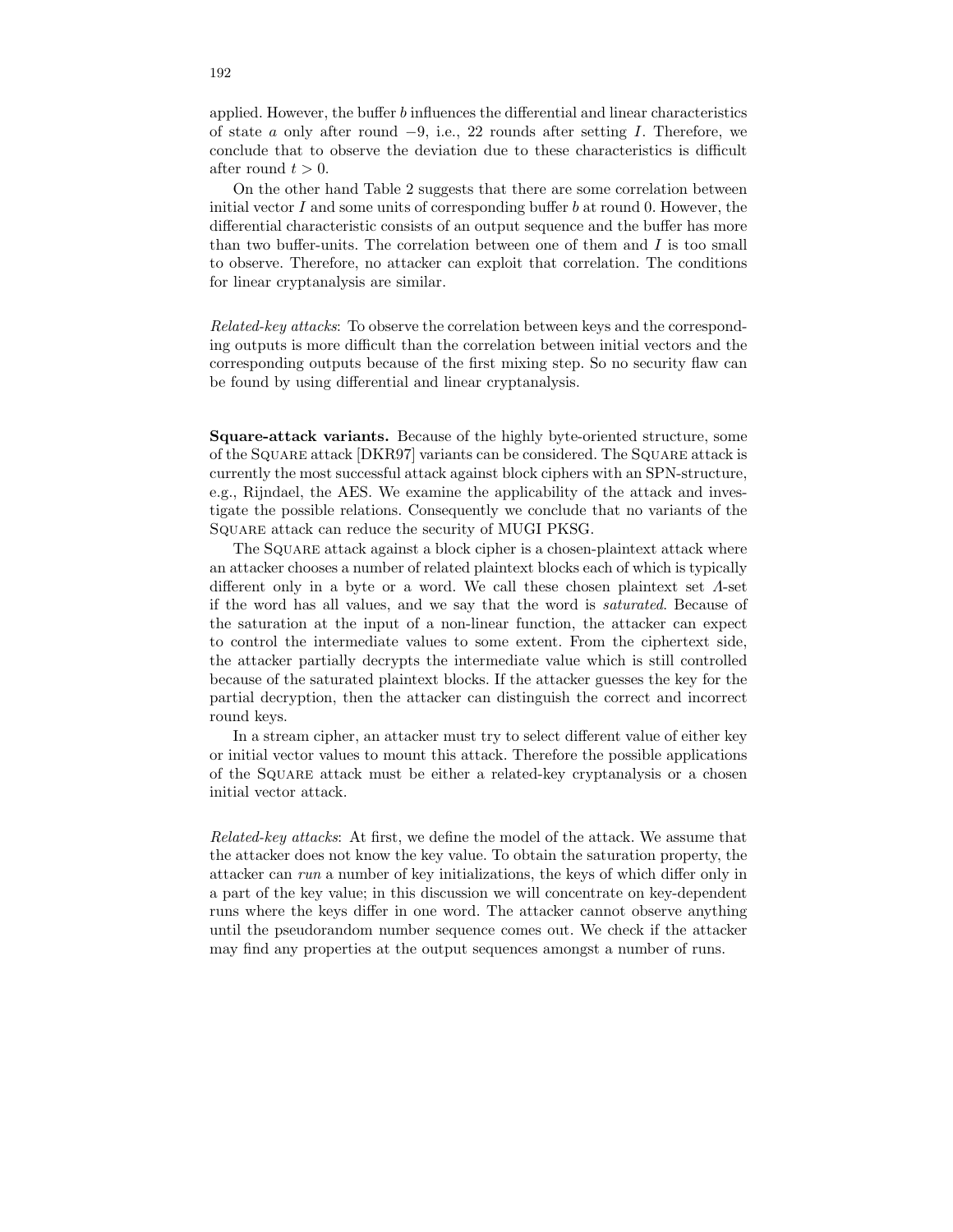The saturated key set will inject the saturation property during the buffer initialization. At first, we investigate how buffers are initialized with the properties. For simplicity, we ignore the key padding rule so that we give the attacker the maximum flexibility for setting the initial state values. Let Λ denote the property of an intermediate word such that in each run the concerning word has a different value, i.e., the word is saturated. Let  $O$  denote the property that for all runs the value is constant. Also we introduce the weakest property "balanced" denoted by  $\Phi$  that means that the XOR-summation over all runs is zero. If the word is neither of them, namely uncontrollable, then we use the notation ∗. If the word triple  $(A, B, C)$  has the properties of  $\Lambda$ ,  $O$ , and  $\Phi$  for the word  $A$ ,  $B$ , C, then we write  $(A, B, C) \stackrel{p}{\rightarrow} (A, O, \Phi)$ , or  $A \stackrel{p}{\rightarrow} A, B \stackrel{p}{\rightarrow} O$ , and  $C \stackrel{p}{\rightarrow} \Phi$ .

Obviously the most effective word in which to inject the saturation is the word that affects other words the last. We analyze the case of  $(a_0, a_1, a_2) \stackrel{p}{\rightarrow} (A, O, O)$ . Remember the output of the *t*-th round is denoted by  $(a_0^{(t)}, a_1^{(t)}, a_2^{(t)})$ . We simply trace the property and show the results in Table 3. Hence, the initial values of

Table 3. The word properties in each intermediate values

| Intermediate value Word property    |                      |
|-------------------------------------|----------------------|
| $(a_0^{(0)}, a_1^{(0)}, a_2^{(0)}$  | (A, O, O)            |
| $(a_0^{(1)}, a_1^{(1)}, a_2^{(1)})$ | $(O, O, \Lambda)$    |
| $(a_0^{(2)}, a_1^{(2)}, a_2^{(2)})$ | $(O, \Lambda, O)$    |
| $(a_0^{(3)}, a_1^{(3)}, a_2^{(3)})$ | (A, A, A)            |
| $(a_0^{(4)}, a_1^{(4)}, a_2^{(4)})$ | $(A, \Phi, \Phi)$    |
| $(a_0^{(5)}, a_1^{(5)}, a_2^{(5)})$ | $(\Phi, \ast, \ast)$ |
|                                     | $*$ , $*$ , $*$      |

the buffer  $b_i$  have the following properties depending on the index i:

$$
b_i \xrightarrow{p} \begin{cases} O: i = 15, 14, \\ A: i = 13, 12, \\ \Phi: i = 11, \\ *: i = 10, 9, ..., 0 \end{cases}
$$
 (1)

Note that this does not mean that the attacker is able to control the intermediate value up to  $b_{11}$ . In fact,  $b_{11}$  can be expressed by other buffer values and a single F-function evaluation (see the discussion above concerning non-linear buffer relation). However, thanks to the subsequent randomization after initial vector injection, this property must be destroyed before the output sequence is generated. Therefore we believe the related-key attack based on the Square attack does not pose any threat.

Re-synchronization attacks: This attack may be more practical than the above related-key cryptanalysis. However, the initial vector does not inject any value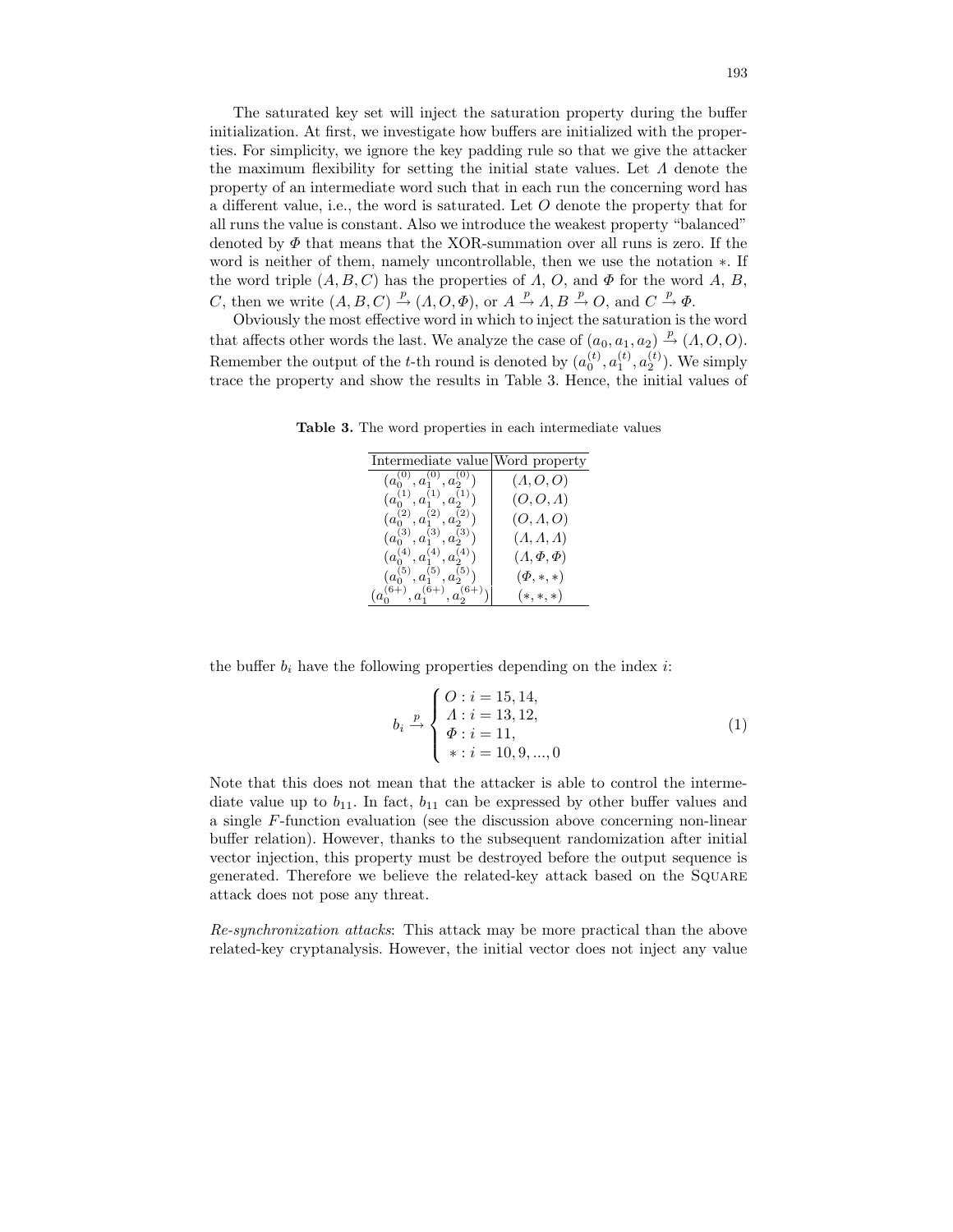to the buffer until the 16-round mixing completes. Taking the number of controllable rounds shown above into account, 16-round mixing is sufficient to destroy the saturation property due to initial vector.

## 5 Implementation

MUGI is designed to be suitable both in software and hardware implementations. In both cases, the implementation achieves a high performance and a low implementation cost. Table 4 and 5 summarize the software and hardware performance respectively. Table 4 shows that the performance in C is a little bit faster than AES.

Table 4. Software performance

| Processor                | Frequency | OS.                       | Compiler        | Performance  |
|--------------------------|-----------|---------------------------|-----------------|--------------|
|                          |           |                           |                 | (cycle/byte) |
| Alpha 21164              |           | 600MHz Digital UNIX V4.0B | DEC cc          | 9.8          |
| Intel Pentium III 500MHz |           | Windows NT 4.0            | Visual $C++6.0$ | 17.7         |

**Table 5.** Hardware performance (Hitachi 0.35  $\mu$ m CMOS ASIC library)

| Optimization                    |          |         |        | Gate size Clock cycle Throughput Initialization |
|---------------------------------|----------|---------|--------|-------------------------------------------------|
|                                 | (K gate) | (MHz)   | (Mbps) | $^{\rm ns}$                                     |
| speed opt.                      | 26.1     | 45.7    | 2922   | 1095                                            |
| gate cnt. opt.                  | 18.0     | 42.3    | 676    | 4590                                            |
| $(3 \text{ layers pipelining})$ | 19.0)    | (126.6) | (2025) | (1531)                                          |

The hardware implementation of MUGI achieves excellent performance, several time faster than AES.

## 6 Conclusion

We have proposed a new keystream generator MUGI built on the idea of Panama. MUGI is efficient in both hardware and software. Our security analysis indicates that MUGI is resistant against related-key attacks and re-synchronization attacks. But the security of MUGI should be evaluated more. We invite the reader to explore the security of MUGI.

## References

[BS93] E. Biham, A. Shamir, "Differential Cryptanalysis of the Data Encryption Standard," Springer-Verlag, 1993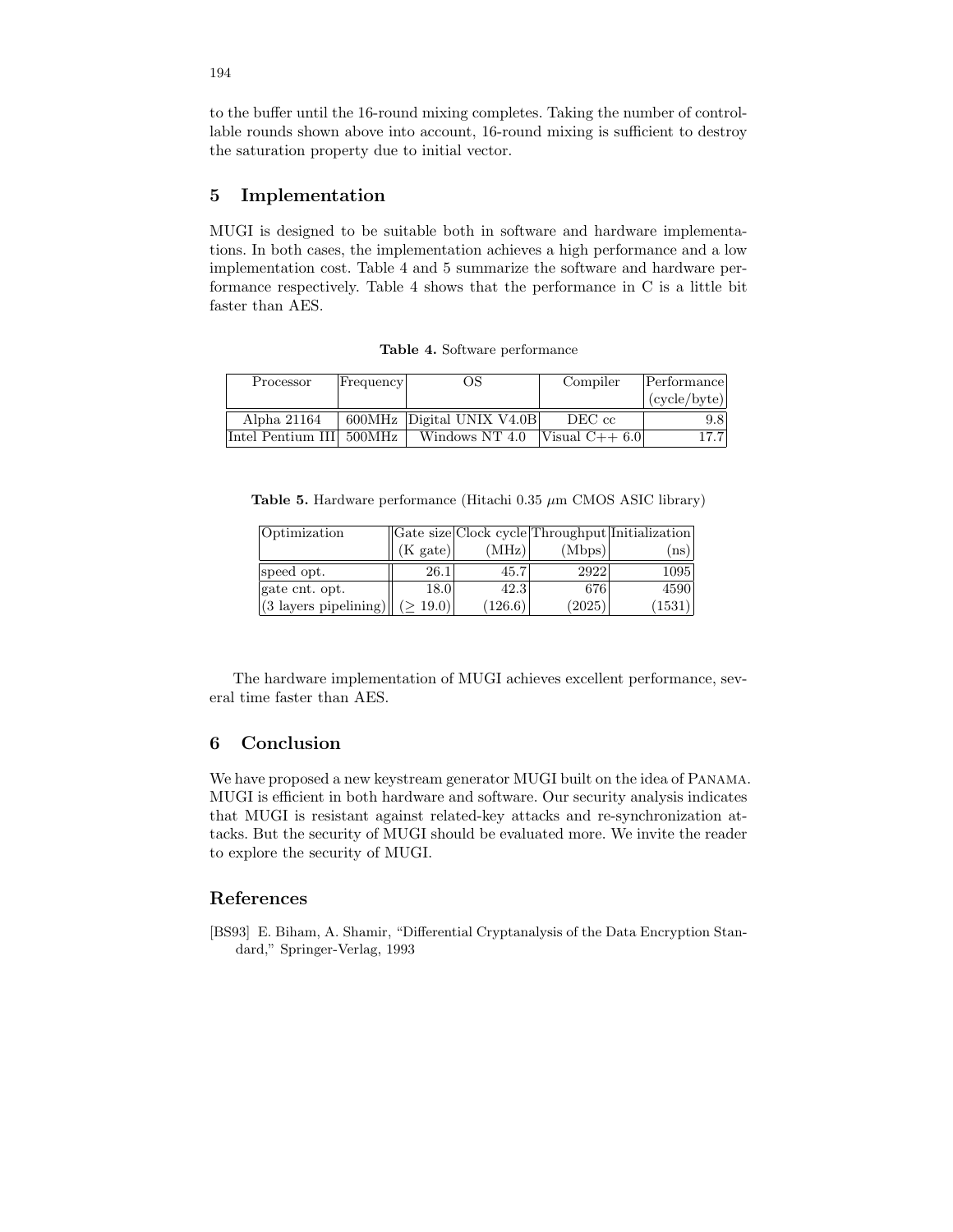- [CGMPS00] A. Clark, J. Golic, W. Millan, L. Penna, L. Simpson, "The LILI-128 Keystream Generator," NESSIE project submission, 2000, available at http://www.cryptonessie.org.
- [CL01] P. Crowley, S. Lucks, "Bias in the LEVIATHAN Stream Cipher," Fast Software Encryption, FSE 2001, Proceedings, pp. 223-230, 2001.
- [Da95] J. Daemen, "Cipher and hash function design strategies based on linear and differential cryptanalysis," Doctoral Dissertation, March 1995, K. U. Leuven.
- [DC98] J. Daemen, C. Clapp, "Fast Hashing and Stream Encryption with Panama," Fast Software Encryption, FSE'98, Springer-Verlag, LNCS 1372, pp.60-74, 1998.
- [DGV94] J. Daemen, R. Govaerts, J. Vandewalle, "Resynchronization weaknesses in synchronous stream ciphers," Advances in Cryptology, Proceedings Eurocrypt'93, Springer-Verlag, LNCS 765, pp. 159-169, 1994.
- [DKR97] J. Daemen, L. Knudsen, V. Rijmen, "The Block Cipher Square," Fast Software Encryption, Springer-Verlag, LNCS 1267, pp. 149-165, 1997.
- [DR99] J. Daemen, V. Rijmen, "AES Proposal: Rijndael," AES algorithm submission, September 3, 1999, available at http://www.nist.gov/aes/.
- [Fl01] S. Fluhrer, "Cryptanalysis of the SEAL 3.0 Pseudorandom Function Family," Fast Software Encryption, FSE 2001, Proceedings, pp. 142-151, 2001.
- [FS01] S. Fluhrer, M. Shamir, "Weaknesses in the Key Scheduling Algorithm of RC4," Selected in Areas in Cryptography, SAC 2001, Springer-Verlag, LNCS 2259, pp. 1- 24, 2001.
- [FWT00] S. Furuya, D. Watanabe, K. Takaragi, "Self-Evaluation Report MULTI-S01," 2000, available at http://www.sdl.hitachi.co.jp/crypto/s01/index.html
- [JK97] T. Jacobsen and L. R. Knudsen, "The Interpolation Attack on Block Ciphers," Fast Software Encryption, FSE'97, Springer-Verlag, LNCS 1267, pp. 28-40, 1997.
- [Ku94] L. R. Knudsen, "Truncated and Higher Order Differentials," Fast Software Encryption, FSE'94, Springer-Verlag, LNCS 1008, pp. 196-211, 1995.
- [Ma94] M. Matsui, "Linear cryptanalysis method for DES cipher," Advances in Cryptology, Eurocrypt'93, Springer-Verlag, LNCS 765, pp. 159-169, 1994.
- [McF00] D. McGrew, S. Fluhrer, "The stream cipher LEVIATHAN," NESSIE project submission, 2000, available at http://www.cryptonessie.org/.
- [MFI01] M. Mihaljevic, M. Fossorier, H. Imai, "Fast Correlation Attack Algorithm with List Decoding and an Application," Fast Software Encryption, FSE 2001, Proceedings, pp. 208-222, 2001.
- [RC94] P. Rogaway, D. Coppersmith, "A Software-Optimized Encryption Algorithm," Fast Software Encryption, FSE'94, Springer-Verlag, LNCS 809, pp. 56-63, 1994.
- [RC98] P. Rogaway, D. Coppersmith, "A Software-Optimized Encryption Algorithm," Journal fo Cryptography, Vol. 11, No. 4, pp. 273-287, 1998.
- [RRPV01] V. Rijmen, B. Van Rompay, B. Preneel, J. Vandewalle, "Producing Collisions for PANAMA," Fast Software Encryption, FSE 2001, proceedings, pp. 39-53, 2001.
- [Sc96] B. Schneier, Applied Cryptography, Second Edition, John Wiley & Sons, pp. 397- 398, 1996.
- [SK96] B. Schneier, J. Kelsey, "Unbalanced Feistel Networks and Block Cipher Design," Fast Software Encryption, FSE'96, Springer-Verlag, LNCS 1039, pp. 121- 144, 1996.
- [Spec] D. Watanabe, S. Furuya, H. Yoshida, K. Takaragi, MUGI Pseudorandom number generator, Specification, 2001, available at http://www.sdl.hitachi.co.jp/crypto/mugi/index-e.html.